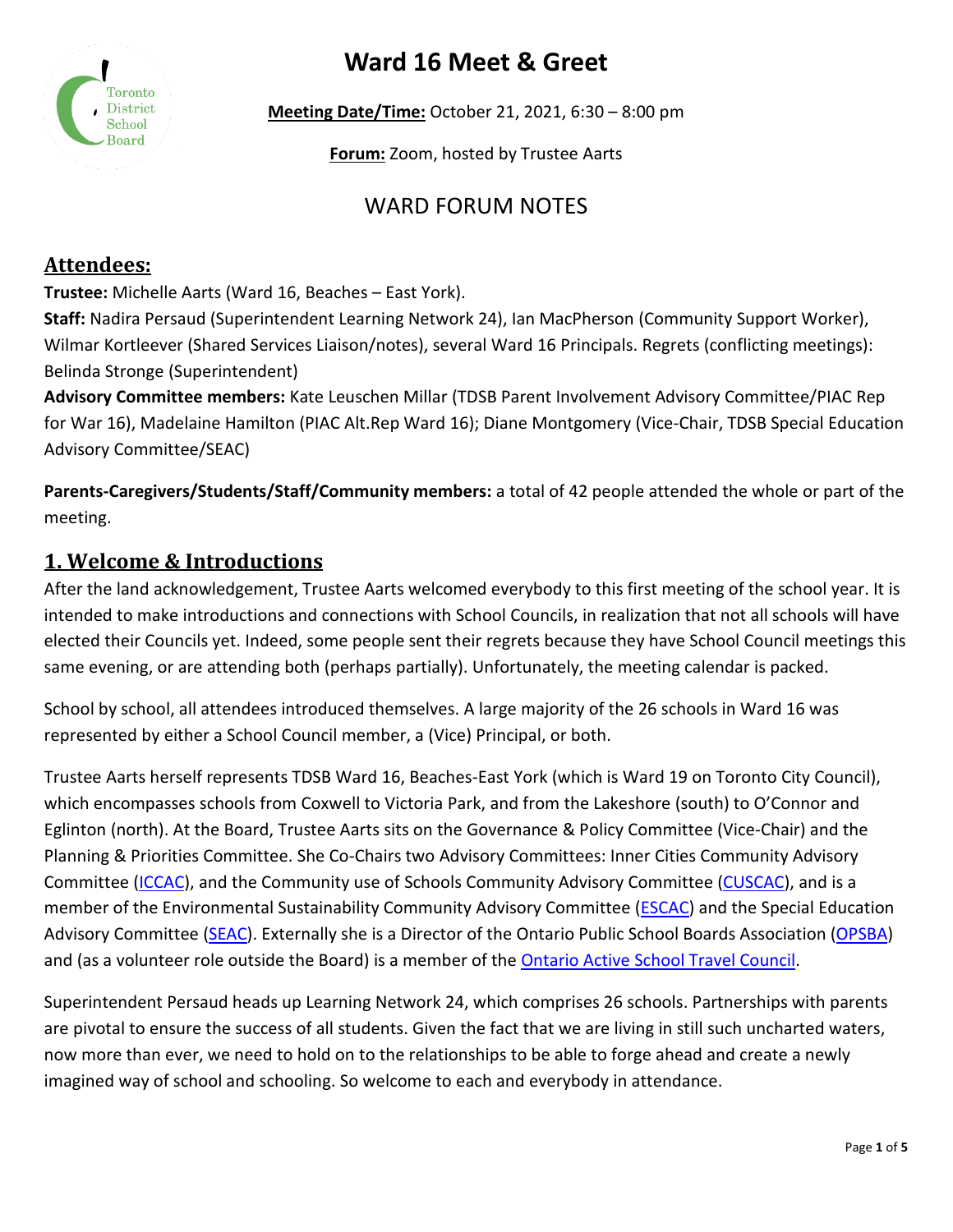## **2. tdsbHUB**

Ian MacPherson is a TDSB Community Support Worker (CSW). CSWs are assigned to certain schools in our Board, Model Schools, to connect families to resources. They have a particularly important role in engaging School Councils. Their role has also evolved, so they (24 of them across the system) deserve a huge shout out as they have rolled and shifted with the pandemic. They have moved online, found new ways to connect, and helped streamline the system.

Ian introduced a new resource that was developed over the past years: tdsbHUB – [www.tdshHUB.ca.](http://www.tdshhub.ca/) Much of the content has been developed by workshopping with parents & caregivers. CSW's work directly with the 150 Model Schools (which are determined based on the Learning Opportunities Index/LOI score), but many of the resources that have been developed are of use to all parent & caregivers in the Board. Some highlights at [tdsbHUB:](http://www.tdshhub.ca/)

- [Homepage](http://www.tdsbhub.ca/) (with a highlights slideshow that is updated regularly)
- [Calendar](https://sites.google.com/tdsb.on.ca/csws/calendar) (bringing together events and activities from across the Board, as Trustee Aarts had been advocating for)
- [Survey](https://sites.google.com/tdsb.on.ca/csws/parentcaregiver-survey) (for parents & caregivers in Model Schools)
- [School Council Library](https://sites.google.com/tdsb.on.ca/csws/school-council) (searchable by month, or by toolkit as they are being developed)
- [School Community Resources](https://sites.google.com/tdsb.on.ca/csws/community-resources) (including a map searchable by school, connected to the City of Toronto 211 tool).

Q&A (R.R. to Ian MacPherson): if existing resources are not listed on the Community Resource Map, there is an easy way to reach out to the City's 211 team and get those resources added. School Councils and parents can make valuable contributions to the 211 community mapping.

Q&A (C.S. to Ian MacPherson): Translation of the tdsbHUB pages is available via Google Translate. The tdsbHUB Toolkits themselves have not yet been translated, but that is the next step.

### **3. School Improvement Planning (SIP) – reflection on 2020/2021 initiatives, and looking forward to 2021/2022**

This part of the meeting is a follow-up to a Ward meeting Trustee Aarts held together with Trustee Jennifer Story.

Trustee Aarts gave a brief overview of the School Improvement Planning Process – also see accompanying slideshow.

- The School Improvement Plan (SIP) is a set of goals to improve student achievement, developed in partnership with families & community to support, organized in three pillars:
	- Equity
	- Well-Being
	- Achievement
- The SIP guides Activities, School Budget Planning, Professional Development, and positive changes around the school and in the classroom (and hopefully extending into the community?)
- All School Improvement Plans will look different per school, but included in the SIP should be Data (such as the student Census, academic information like EQAO/Cat4 scores, school surveys), Goals, Responsibilities, Resources, Evaluation & Refinement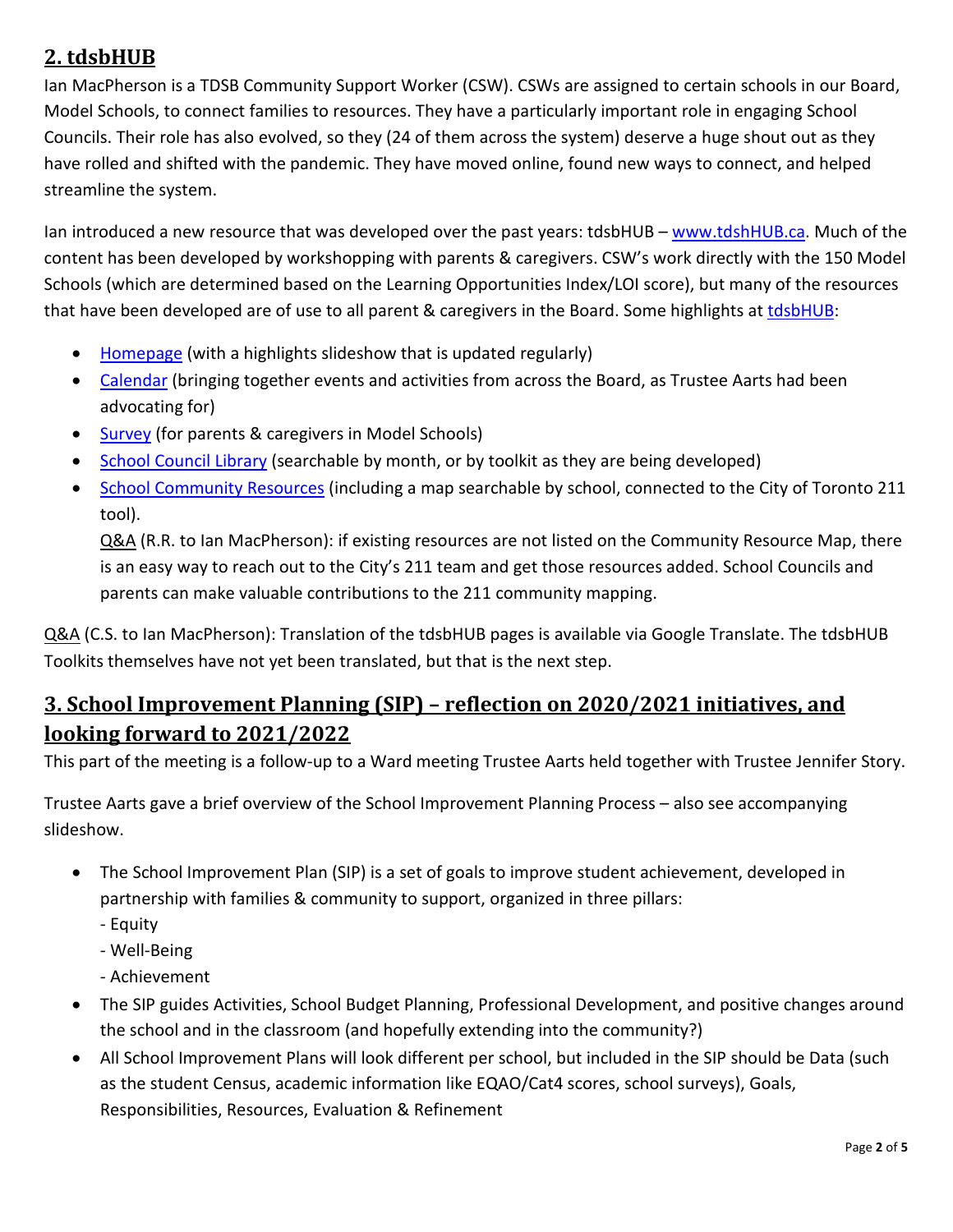- Involved are the Principal (Administration), a SIP committee (staff, parents, school council, support workers, relevant community resources), School Council, and Community Consultation
- Fall is for Analysis, Prioritziation, and Planning; Spring is for Reflection and Communication; with throughout the year Learning & Implementation, Monitoring & Measuring.
- **Resources** 
	- [PIAC SIP presentation](https://www.tdsb.on.ca/Portals/0/docs/School%20Improvement%20Plan%20-%20PIAC%202019.pdf) (with case study -Aretha Phillips, 2019)
	- [TDSB School Improvement Process](https://www.tdsb.on.ca/About-Us/Equity/School-Improvement-Process)
	- TDSB [Multi-year Strategic Plan](https://www.tdsb.on.ca/leadership/boardroom/multi-year-strategic-plan) (to be updated this coming year, including consultation with staff, parents, and the community)
	- Ontario [School Improvement Planning Handbook](http://www.edu.gov.on.ca/eng/document/reports/sihande.pdf) (for Principals, but containing very useful information)
	- Ontario [K-12 Effectiveness Framework overview](http://www.edu.gov.on.ca/eng/literacynumeracy/framework.html) (2013) (currently under revision)
	- Ontario [School Effectiveness Framework](http://www.edu.gov.on.ca/eng/literacynumeracy/SEF2013.pdf) (2013 document) -A support for school improvement and student success
	- Consultation[: Development of proposed Kindergarten to Grade 12 \(K-12\) education accessibility standards](https://www.ontario.ca/page/consultation-initial-recommendations-development-proposed-kindergarten-grade-12-k-12-education) (closed Nov 1, 2021)

**Superintendent Persaud** alerted School Councils that the ministry will shortly be releasing the School Boards Improvement and Equity Plan. TDSB has also created its own Learning Recovery Plan, taking lessons from the past 19 pandemic months, also to include elements in the School Improvement Plans. It is still about student achievement, equity, and well-being, with the underpinning of equity threaded throughout in terms of everything that we teach and learn, with voices and access.

School Improvement Plan work has been going on, taking into consideration of course that Administrators have been very invested into ensuring that students & staff are safe and healthy during Covid. Formal visits with schools are starting shortly, to really look at where the data is to drive our goals and the learning that staff has to engage in to address where we see some gaps. One big recent success has been the reading scores in elementary, looking at equity gaps.

Q&A (S.G & R.R. Trustee Aarts): **involving the community** is still somewhat hard given the restrictions on inperson meetings due to Covid. It has been interesting to see that with the use of Zoom and online meetings, much engagement has actually gone up. Some meetings that used to attract only a dozen people, now attract hundreds. It varies from school to school what brings parents out. In the past, for example, at Crescent Town school, events focused on student achievement, like poetry nights or math nights, brought out parents more than a traditional School Council meeting. So incorporating elements that the community values might help. Parent/Caregiver surveys might help focus meeting content and events to engage families.

Q&A (E.W., Trustee Aarts): Our council has incorporated **"nothing for us, without us"** – work done for racialized people should not be solely implemented by people who are not themselves racialized and locked out of the discussions. School Council make-up should be reflective of the community. One mechanism is affinity meetings, as held at George Webster as well as other East York schools, which are meetings for any group of marginalized people, in a safe space, to discuss an issue that they are facing. Examples: racialized transit to school, or why people are part of School Council (or why not, or why no longer).

Q&A (G.C., Trustee Aarts): How does neighbourhood gentrification impact model school status? **Model School status** (which comes with additional funds & resources) is based on the learning opportunity index (LOI), which is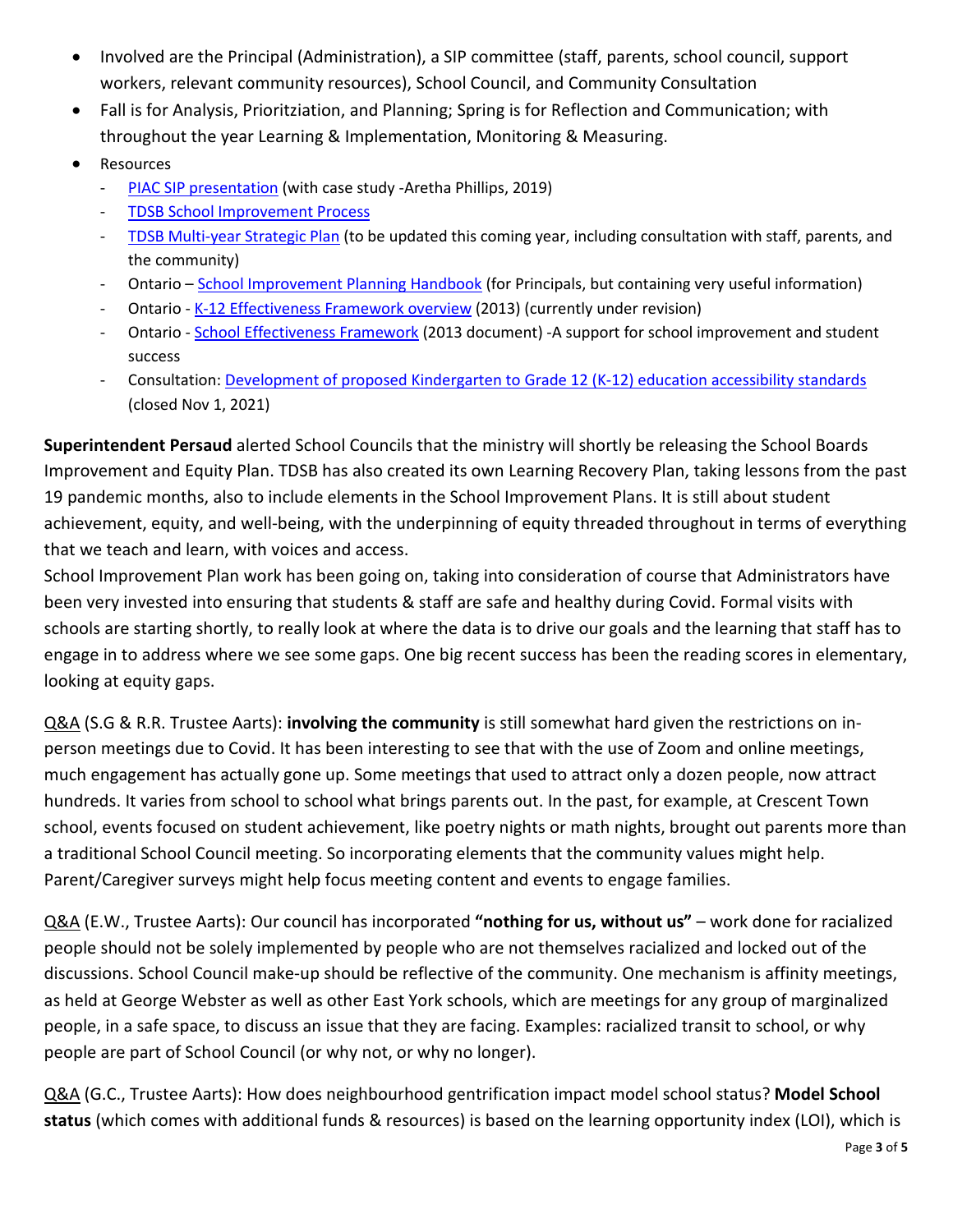a set of calculations based on student/family census and demographic data by postal code. This is not just based on the neighbourhood, it also looks at the students that attend the school. Because who lives in a neighbourhood is not necessarily who goes to the local school. At the secondary level there is a program as well, but not through the Model Schools program.

LOI data is reviewed every 3 years, and the Inner City Advisory Committee is actually doing some research into LOI, and other measures of determining need, such as comprehensive data that the City of Toronto uses to determine community supports. Trustee Aarts is looking for trustees and the public to get a better understanding of the LOI system, which has been in place quite a long time and has been quite successful. But Model Schools areas are not the only places where people with needs live – more affluent areas also have pockets of poverty.

Q&A (K.M, Trustee Aarts): Using the three School Improvement Planning pillars also in the Safe & Caring Schools **Committee** can be interesting, as you learn more about the perspectives also from teachers and staff. The Safe & Caring Schools committee and the Safe & Caring School Committee are two places where parents can participate. Two other Committees with place for parent involvement are Budget, and Staffing.

Q&A (George Vlahos, R.R., Trustee Aarts): Secord school provided some **examples** of how the impact of the pandemic was included in the 2020/2021 School Improvement Plan goals. Cresent Town school intends to carry over the theme of 'Identity' this year, with great communication between parents and Admin developing the SIP. This also touches on School Council membership and involvement, as experienced by a Community Support Worker: many parents are interested in contributing and being involved, but are taken aback by the 'paperwork' involved with Councils. Some of the changes in parent engagement due to the pandemic have actually led to more substantive participation, for example around School Improvement Planning, in addition to previously perhaps more dominant things like fundraising and social events.

Q&A (Kate Leuschen Millar, Trustee Aarts): it is important to **reflect on previous year's School Improvement Goals**. It is part of accountability, and improvements can be used as a celebration, as a milestone. One additional idea is 3-year planning, which does not have to be onerous and can be important for continuity. Parents Engaged in Education, as well as PIAC, have valuable resources for this, which may feature in a future Ward meeting.

Q&A (R.R., Trustee Aarts): **Playground progress** has unfortunately suffered from the pandemic, in part because increased costs of construction. Some projects have actually been withdrawn from tender to get better control of the process, but staff numbers are limited. If you are on the list, your project is coming and Principals can follow up with our Facilities Leads for updates. School yard and school grounds improvement has a renewed focus within our Sustainability office, lead by Richard Christie, who is amazing. We will also see many more trees coming to school properties and a focus on removal of asphalt and more dynamic green spaces in the coming years.

### **4. Closing**

Trustee Aarts thanked everybody again for attending. It was great to see faces, but hopefully at some future point also in person again. As School Councils get established, Superintendents Persaud and Strong will collect contact information, and Trustee Aarts will send another e-mail around to engage in School Council Networking.